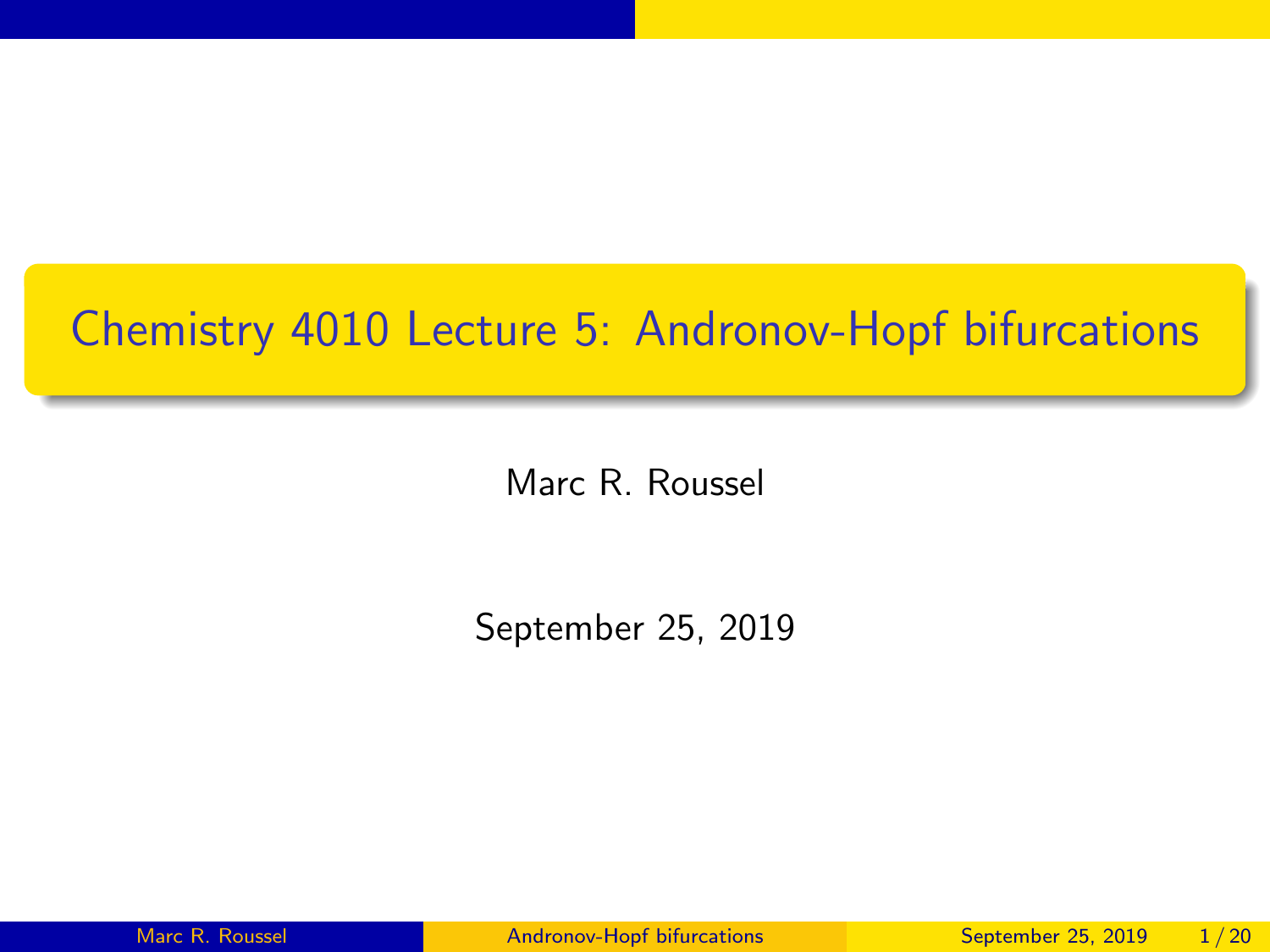# Nodes, saddles, foci

Stable and unstable nodes

- If all the eigenvalues at an equilibrium point are real and of the same sign, we call that point a node.
- Two possibilities:





eigenvalues negative eigenvalues positive

stable node unstable node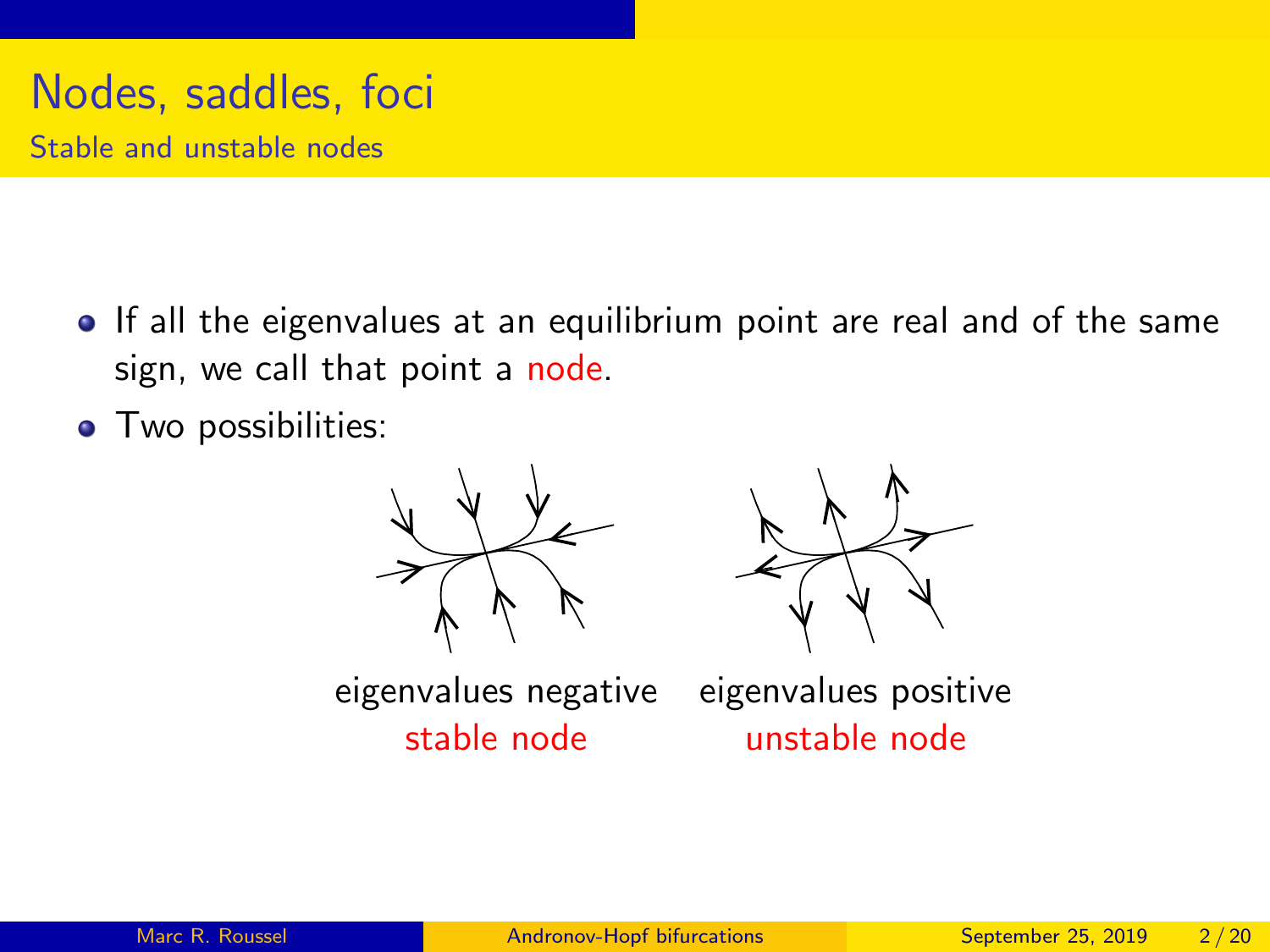# Nodes, saddles, foci

Saddle points

• If there is a mixture of real positive and negative eigenvalues, we have a saddle point

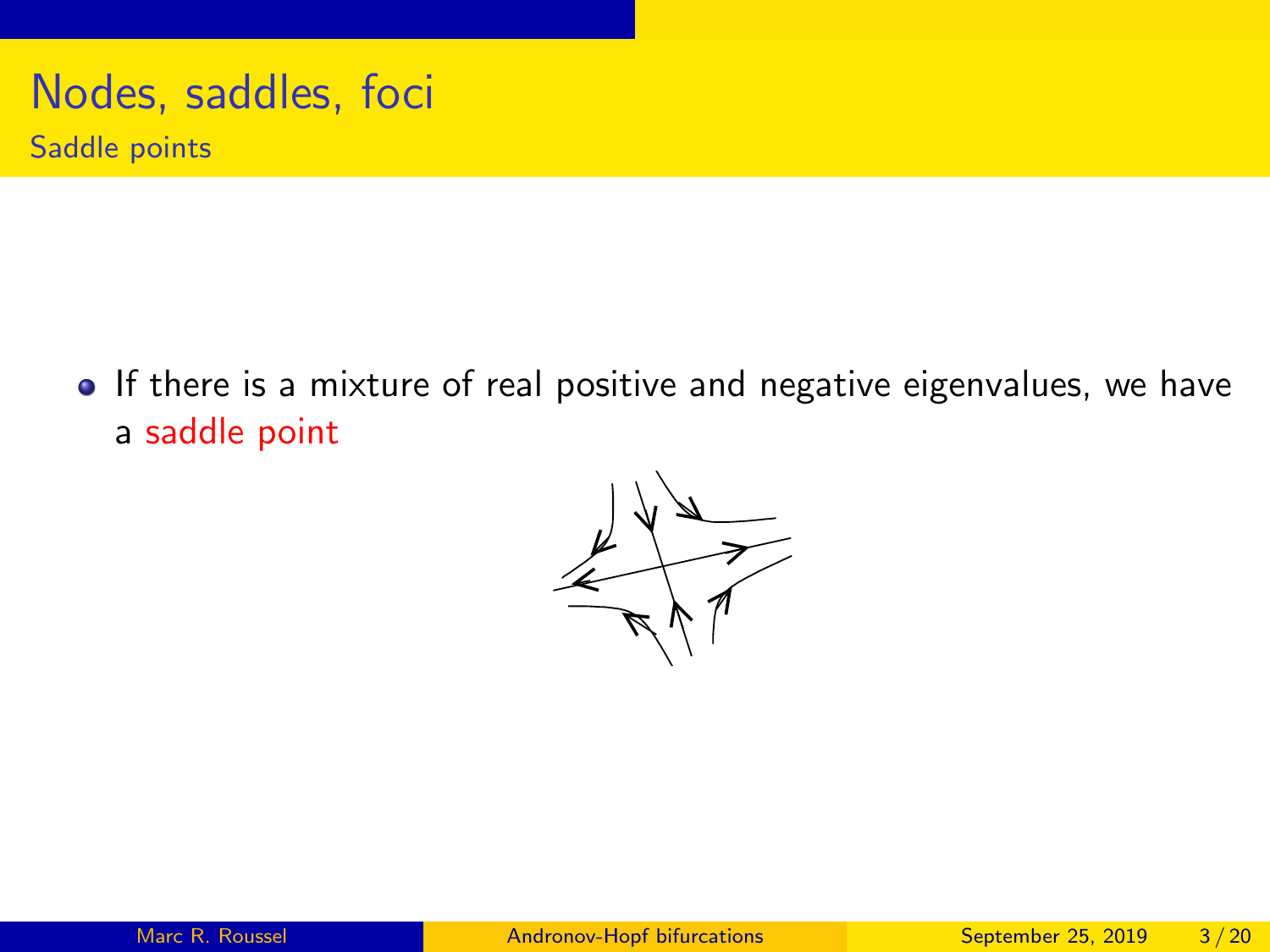#### Nodes, saddles, foci Stable and unstable foci

- In two dimensions, if the eigenvalues are a complex-conjugate pair, the equilibrium point is a focus.
- **If there are complex-conjugate eigenvalues in higher dimensions, the** classification is sometimes a bit more complex.
- **•** Two possibilities:





real parts of the eigenvalues negative positive

stable focus unstable focus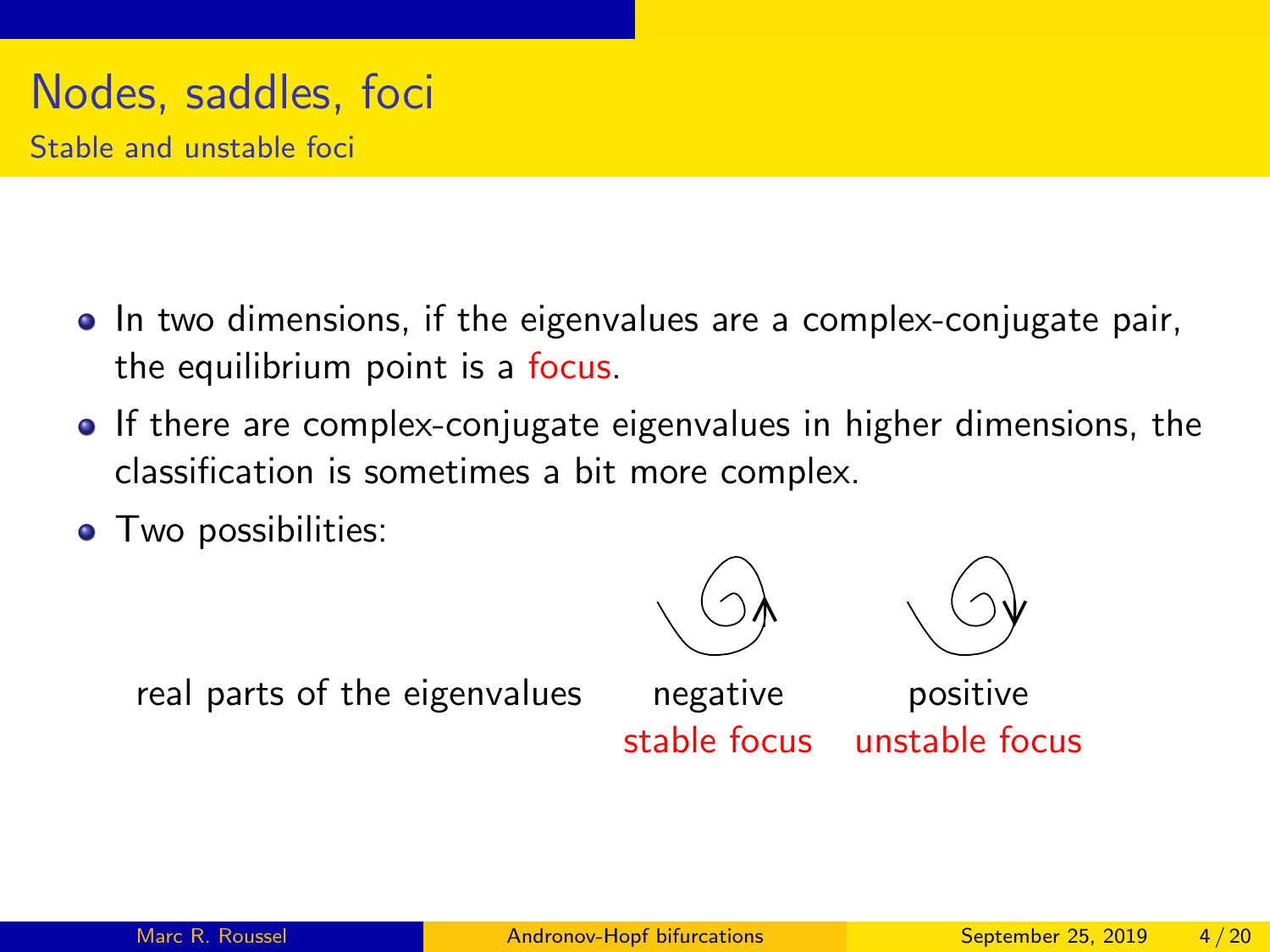- Suppose that we have a parameter in our model that changes the sign of a pair of complex-conjugate eigenvalues from negative to positive, all of the other eigenvalues being real and negative.
- This clearly destabilizes the equilibrium point.
- The change in stability of a focus has another remarkable consequence: it creates a periodic solution called a limit cycle.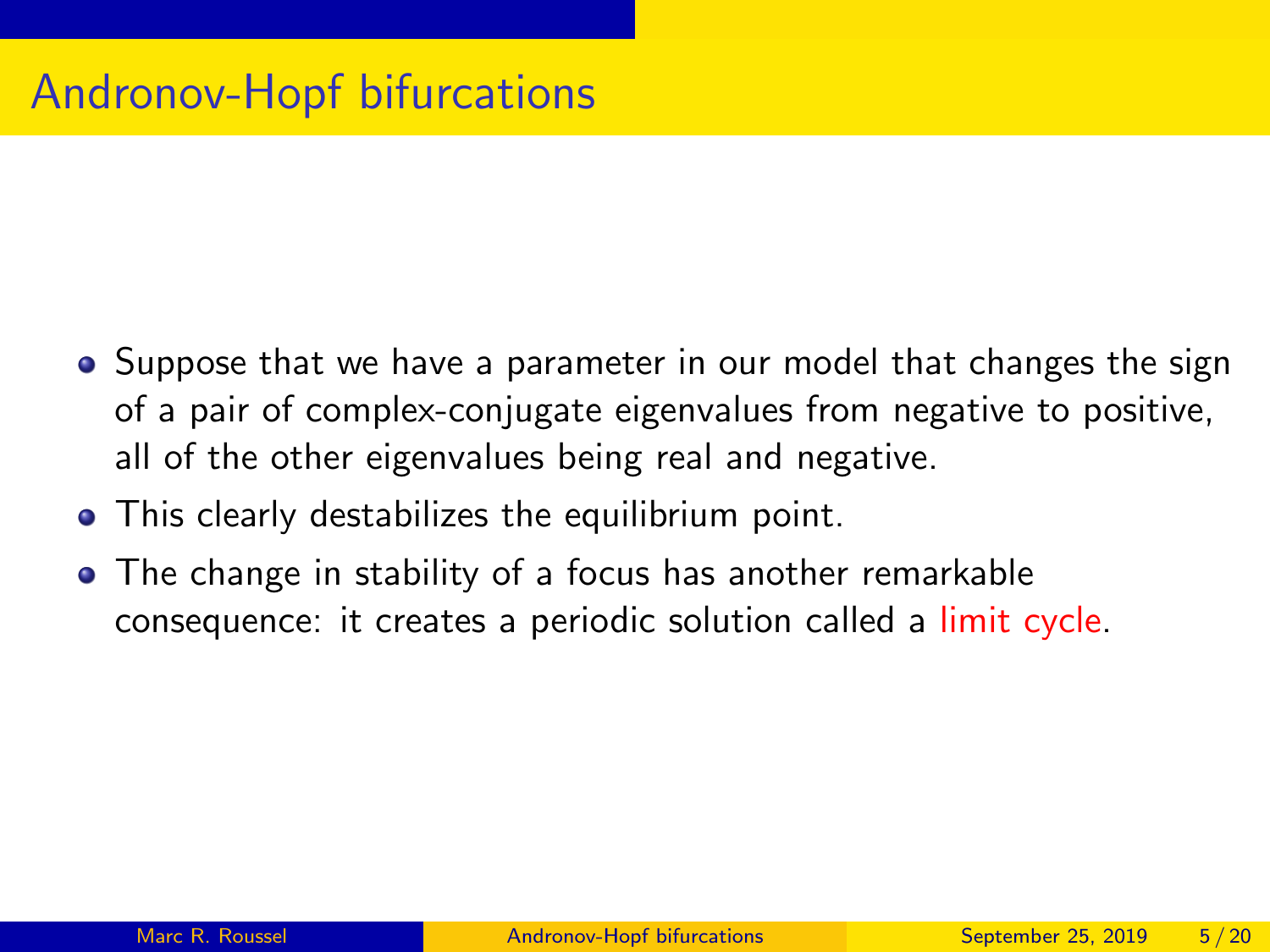#### Limit cycles

- A limit cycle is a periodic orbit.
- The size, shape and position of the limit cycle in phase space are fixed by the parameters, i.e. the limit cycle is the same for any initial conditions within the cycle's basin of attraction (for stable cycles).
- Two possibilities (in two dimensions, but these are common in higher dimensions as well):

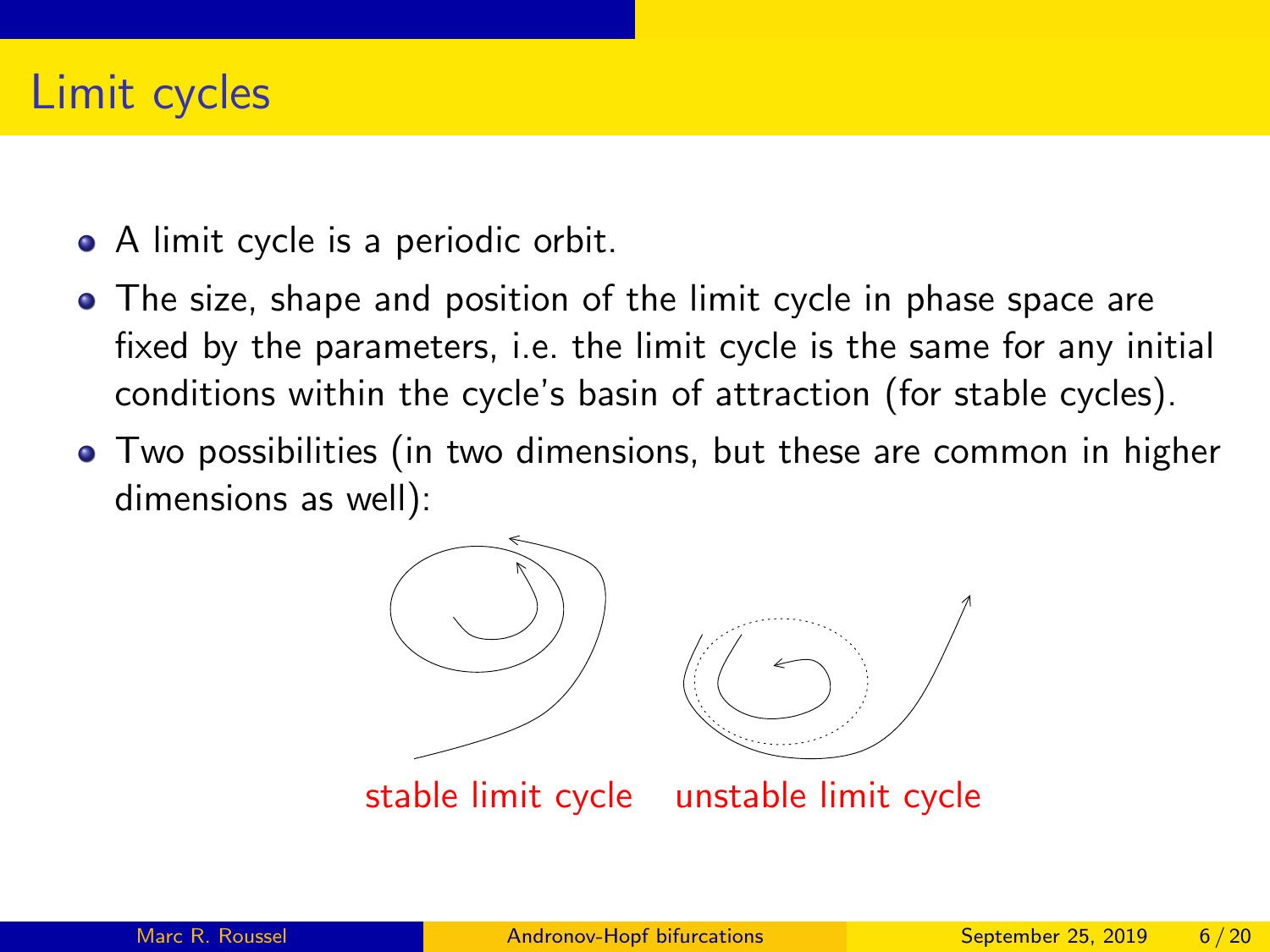## Supercritical Andronov-Hopf bifurcation

- When the real part of a complex-conjugate pair of eigenvalues changes sign, there is always an associated bifurcation creating a limit cycle.
- **•** These bifurcations come in two varieties.
- If, as we vary a parameter, the real part of a pair of complex-conjugate eigenvalues of a stable equilibrium point passes cleanly through zero from negative to positive, we often see the "birth" of a stable limit cycle surrounding the equilibrium.
- The limit cycle has zero amplitude at the bifurcation point, and grows as the parameter moves away from the bifurcation.
- This is called a supercritical Hopf bifurcation.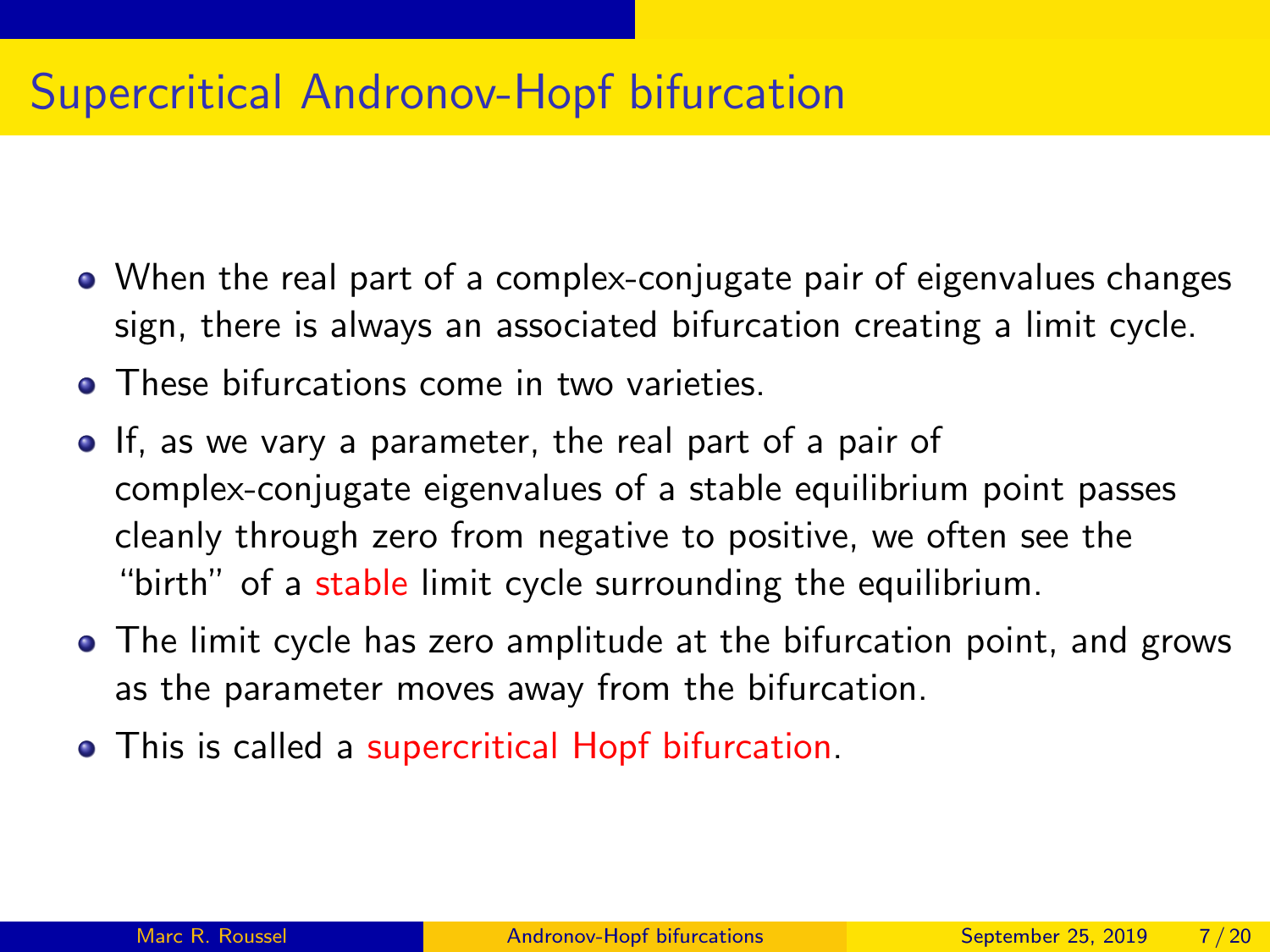# Supercritical Andronov-Hopf bifurcation

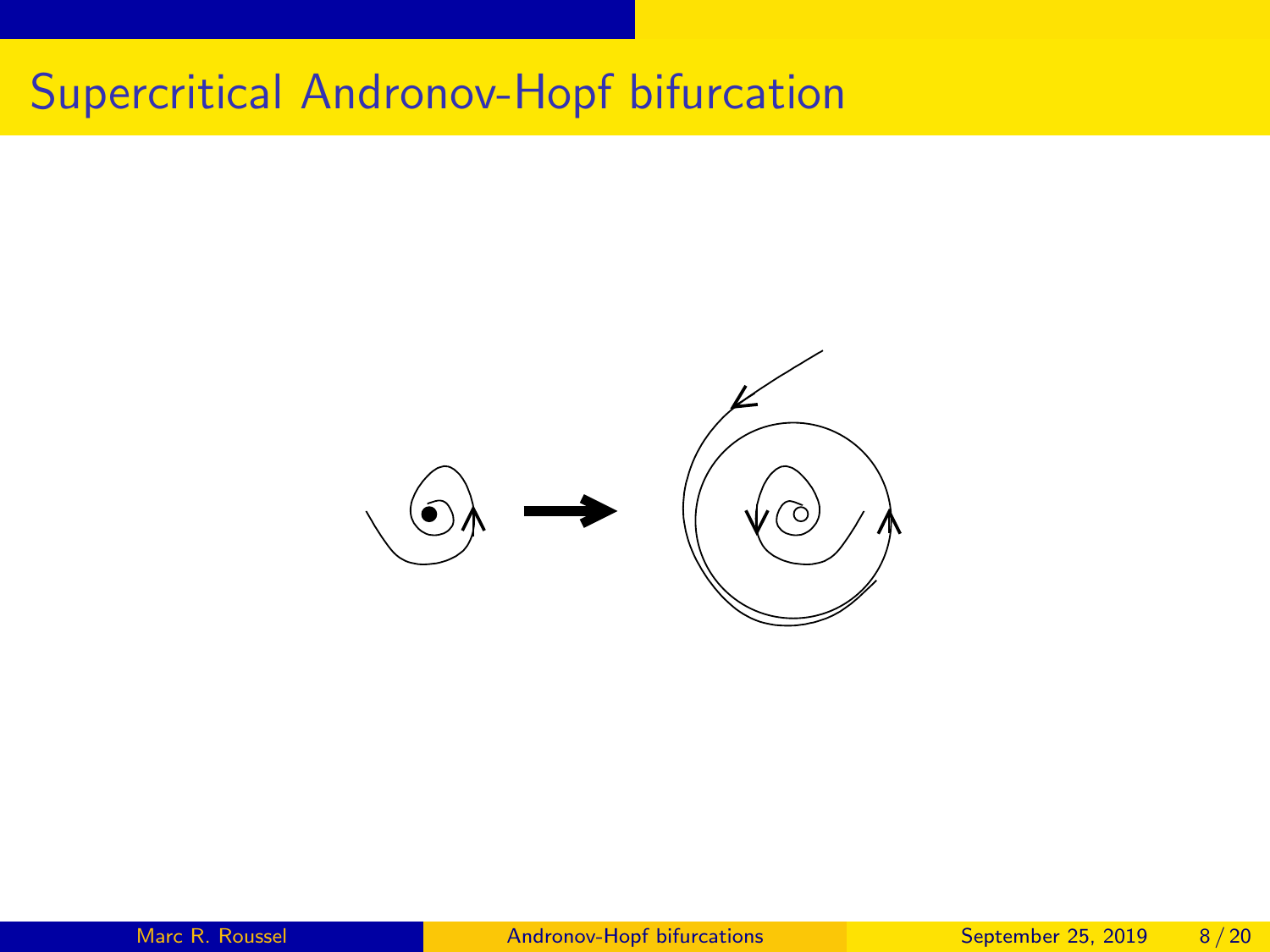#### Subcritical Andronov-Hopf bifurcation

- The other possibility is that an unstable limit cycle shrinks into the equilibrium point, destabilizing it.
- The eigenvalues of the equilibrium point have the same behavior as before: the real part of a complex conjugate pair crosses cleanly through zero.
- This is called a subcritical Andronov-Hopf bifurcation.
- Such systems often have a stable limit cycle as a second attractor, so the loss of stability of the equilibrium point leaves the limit cycle as the only attractor.
- In this (common) case, if the system is initially operating at the equilibrium point, destabilization results in the sudden onset of large-amplitude oscillations.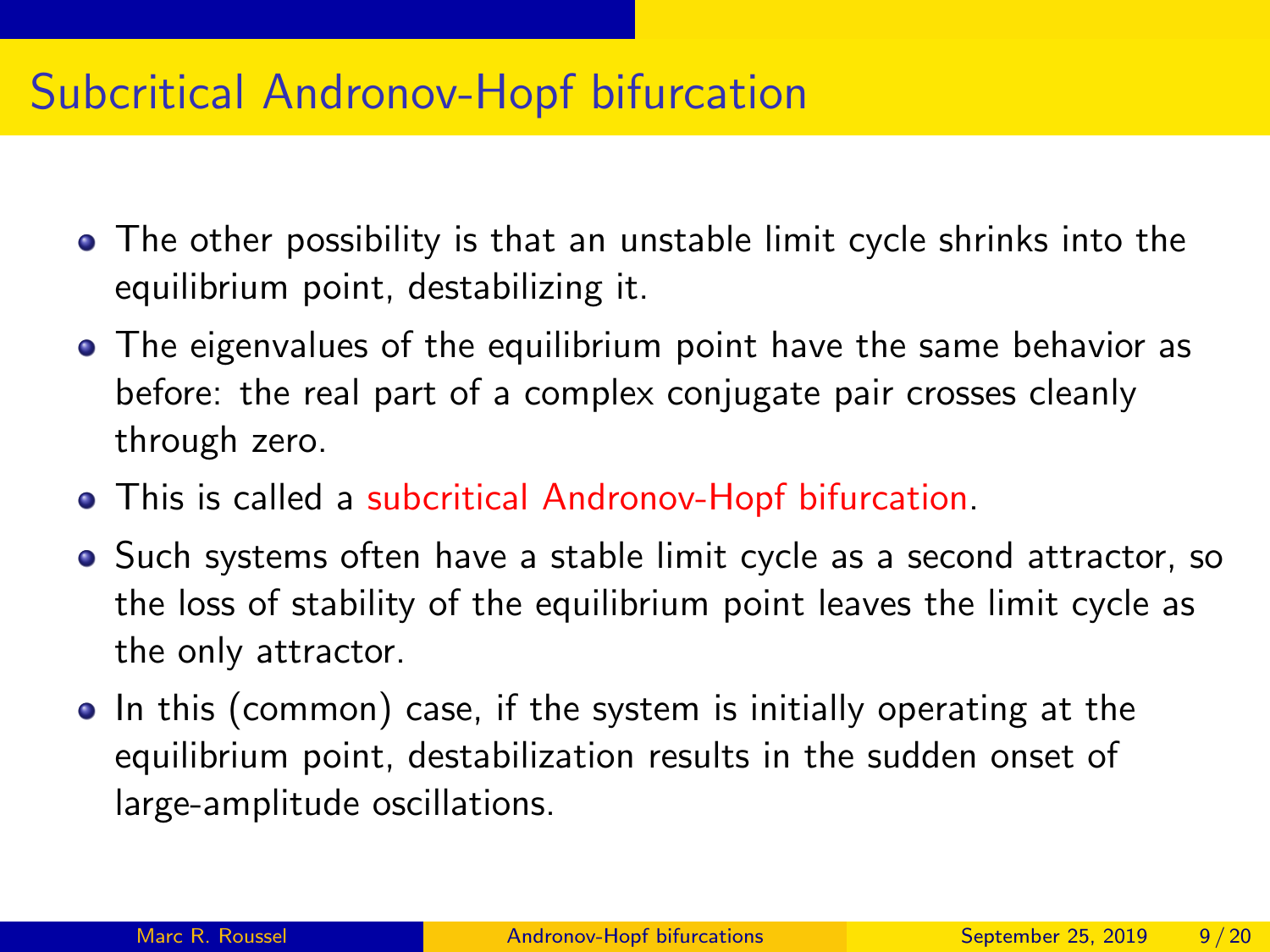## Subcritical Andronov-Hopf bifurcation



Note: Catastrophes and hysteresis can result from a subcritical Andronov-Hopf bifurcation.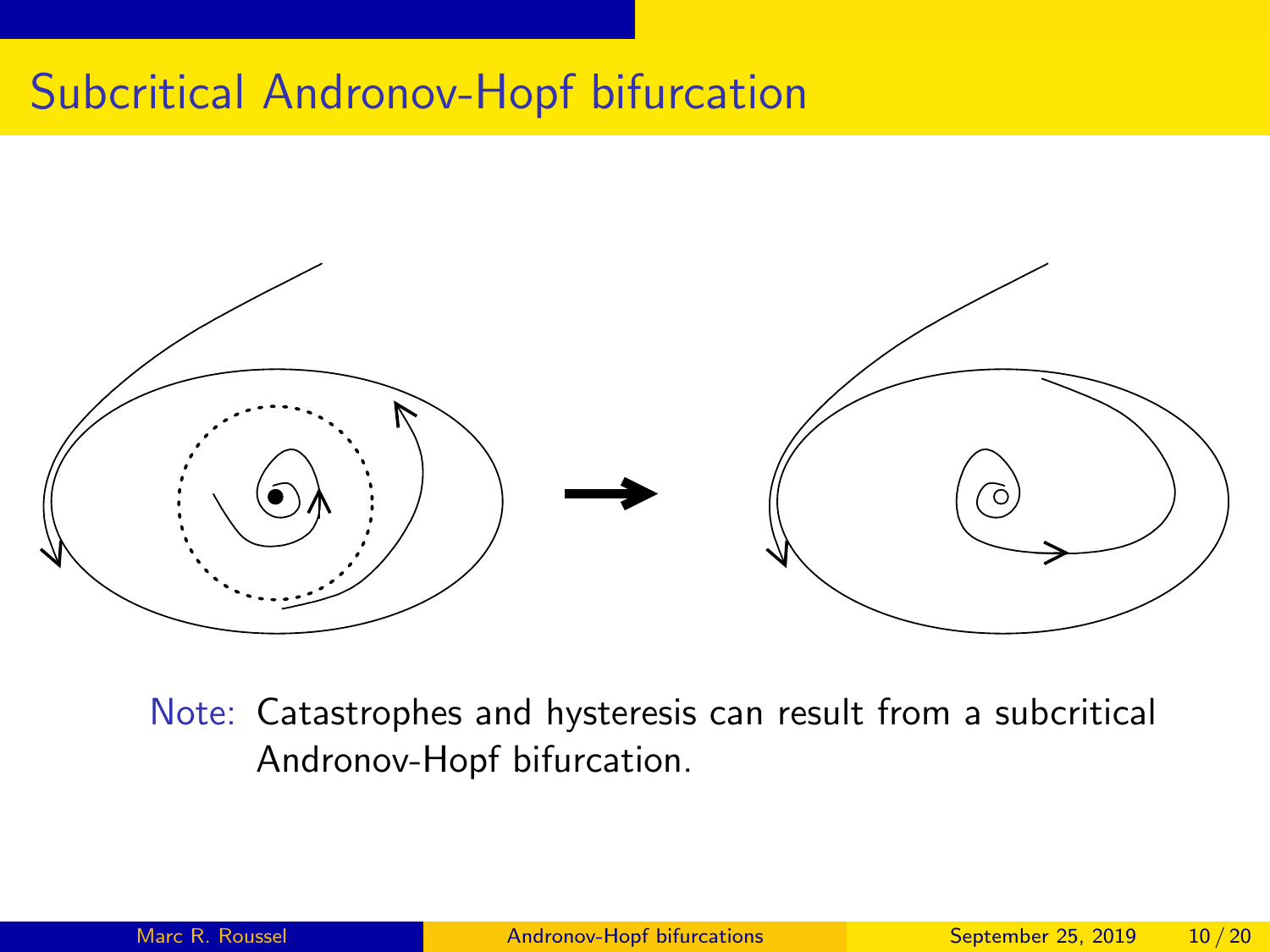# Distinguishing supercritical and subcritical Andronov-Hopf **bifurcations**

Supercritical AH: A limit cycle, initially of very small amplitude, grows out of the equilibrium point following the destabilization of the equilibrium.

- The bifurcation is reversible without hysteresis.
- Subcritical AH: Following destabilization of the equilibrium point, a large-amplitude motion suddenly appears (e.g. a large-amplitude limit cycle).
	- Hysteresis is observed.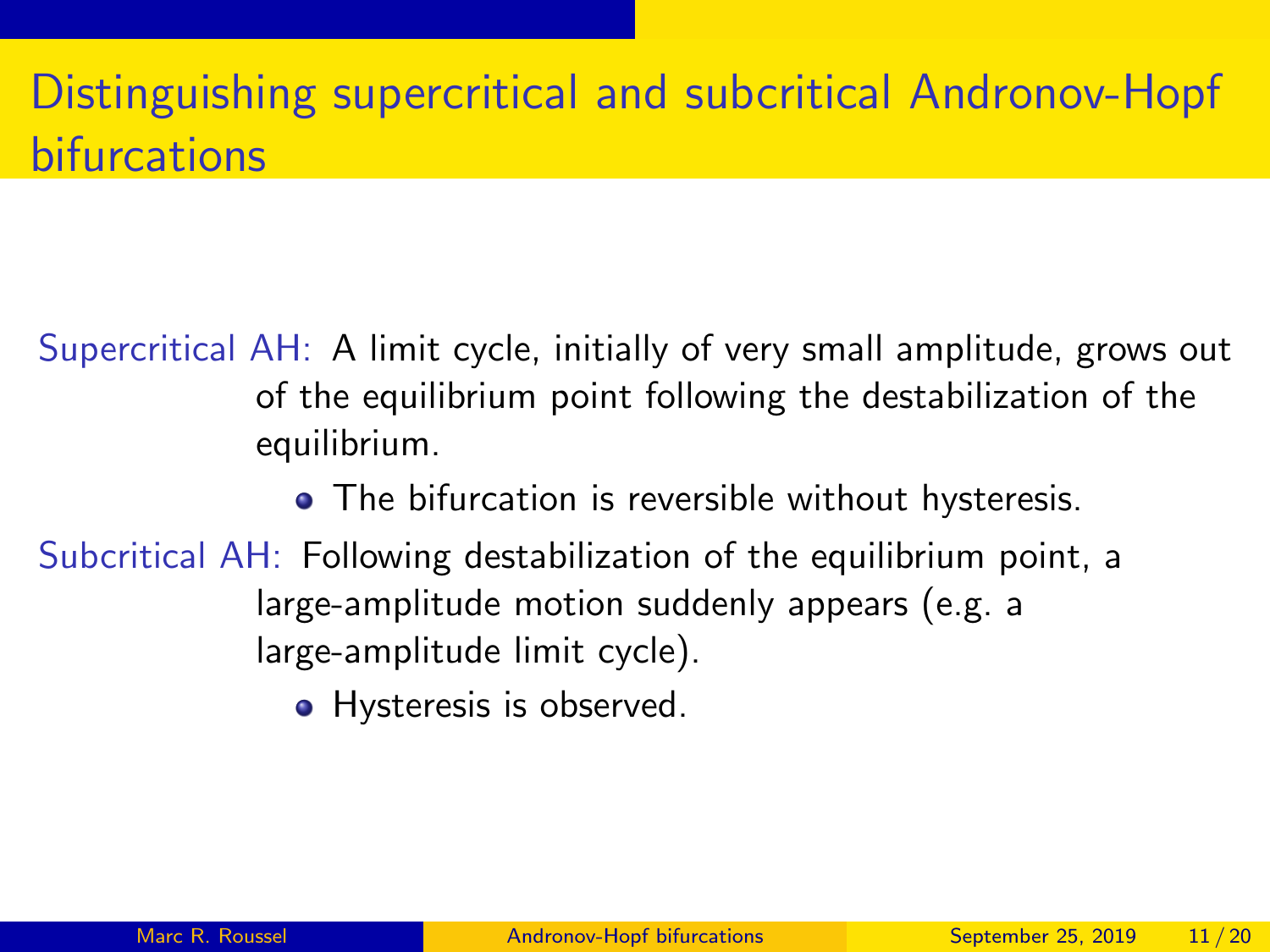# Example 1: simplified Sel'kov model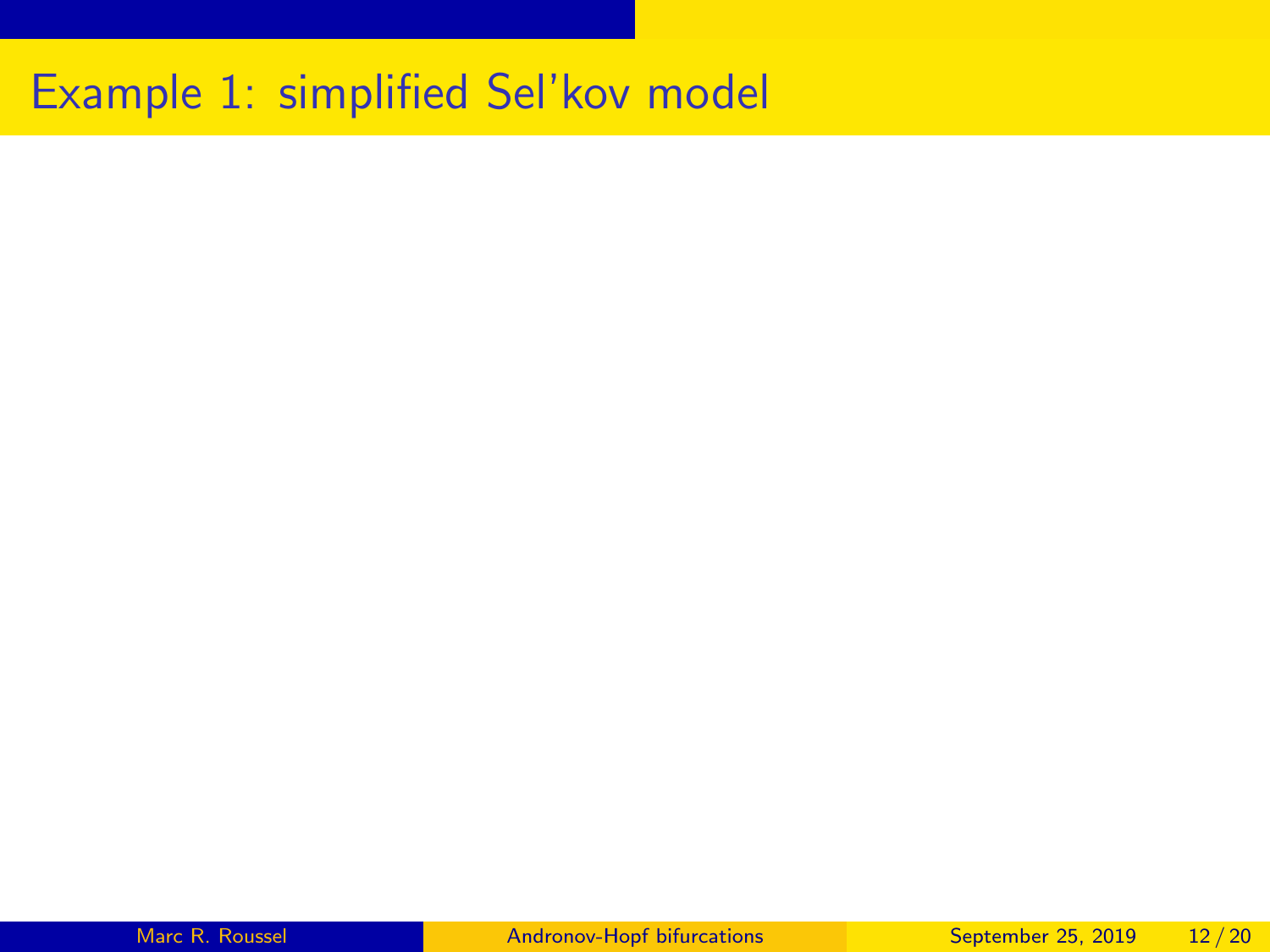#### Example 2: Salnikov model for a non-isothermal reactor

• Suppose that we have a chemical reactor to which a fresh supply of a reactant A is continually added, followed by a first-order reaction of A:

$$
\xrightarrow{\ k_0 \ } A \xrightarrow{\ k_1 \ } P
$$

- $k_0$  depends on the pumping rate and on the concentration of A in an external reservoir, so it is externally controlled.
- $k_1$  depends on T:

$$
k_1(T) = A e^{-E_a/RT}
$$

• We therefore have the differential equation

$$
\frac{dA}{dt} = k_0 - k_1(T)A
$$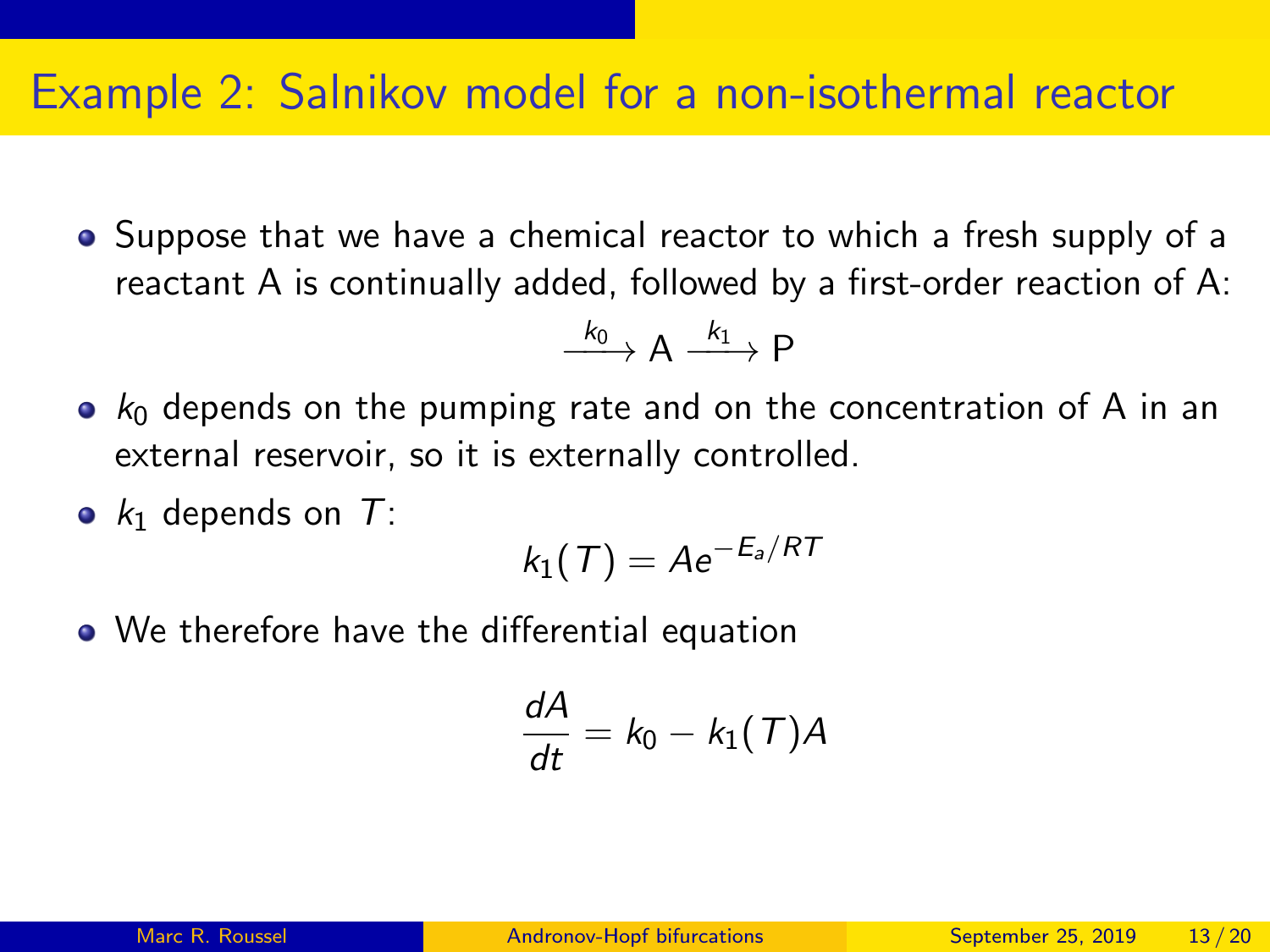- Suppose that the reaction is exothermic. The heat produced by the reaction will warm the reaction mixture. Thermostating will remove the excess heat, but this is not an instantaneous process.
- $\bullet$  In a small interval of time dt, the heat stored in the reactor will increase due to the reaction by

$$
dq_r = -\Delta_r H V d\xi
$$

 $d\xi = k_1(T)A dt$  is the reaction progress (mol/L of A reacted in time dt)

• Heat is also exchanged with the surroundings (thermostatting fluid) at temperature  $T_0$ .

$$
dq_e = S\chi (T_0 - T)dt
$$

S is the surface area of the reactor in contact with the thermostatting fluid, and  $\chi$  is the coefficient of heat transfer.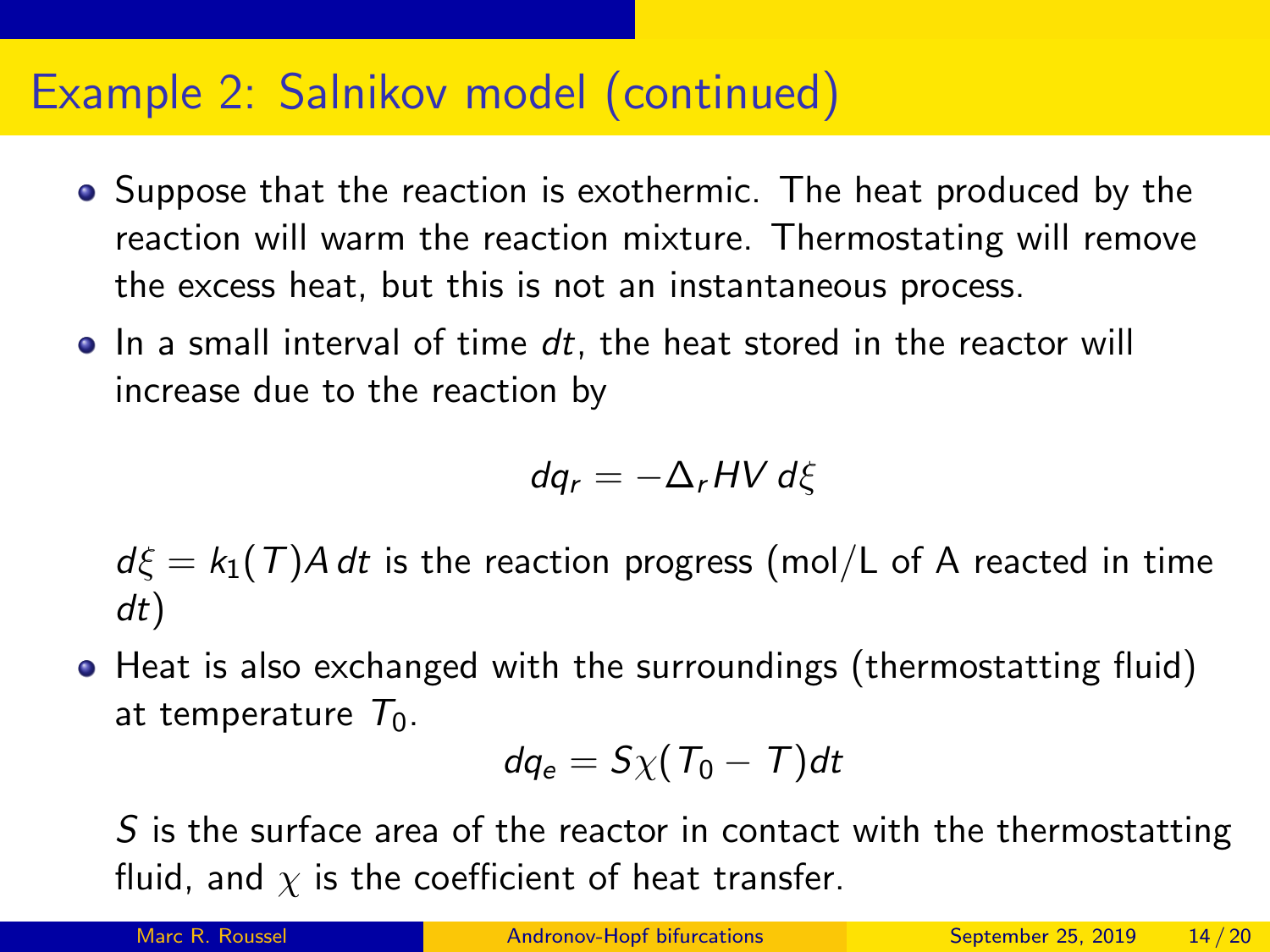• The heat is connected to the change in temperature by

$$
dq_r + dq_e = C dT
$$

C is the heat capacity of the reactor.

• Thus,

$$
C\frac{dT}{dt}=-\Delta_r H V k_1(T)A+S\chi(T_0-T)
$$

and

$$
\frac{dA}{dt} = k_0 - k_1(T)A
$$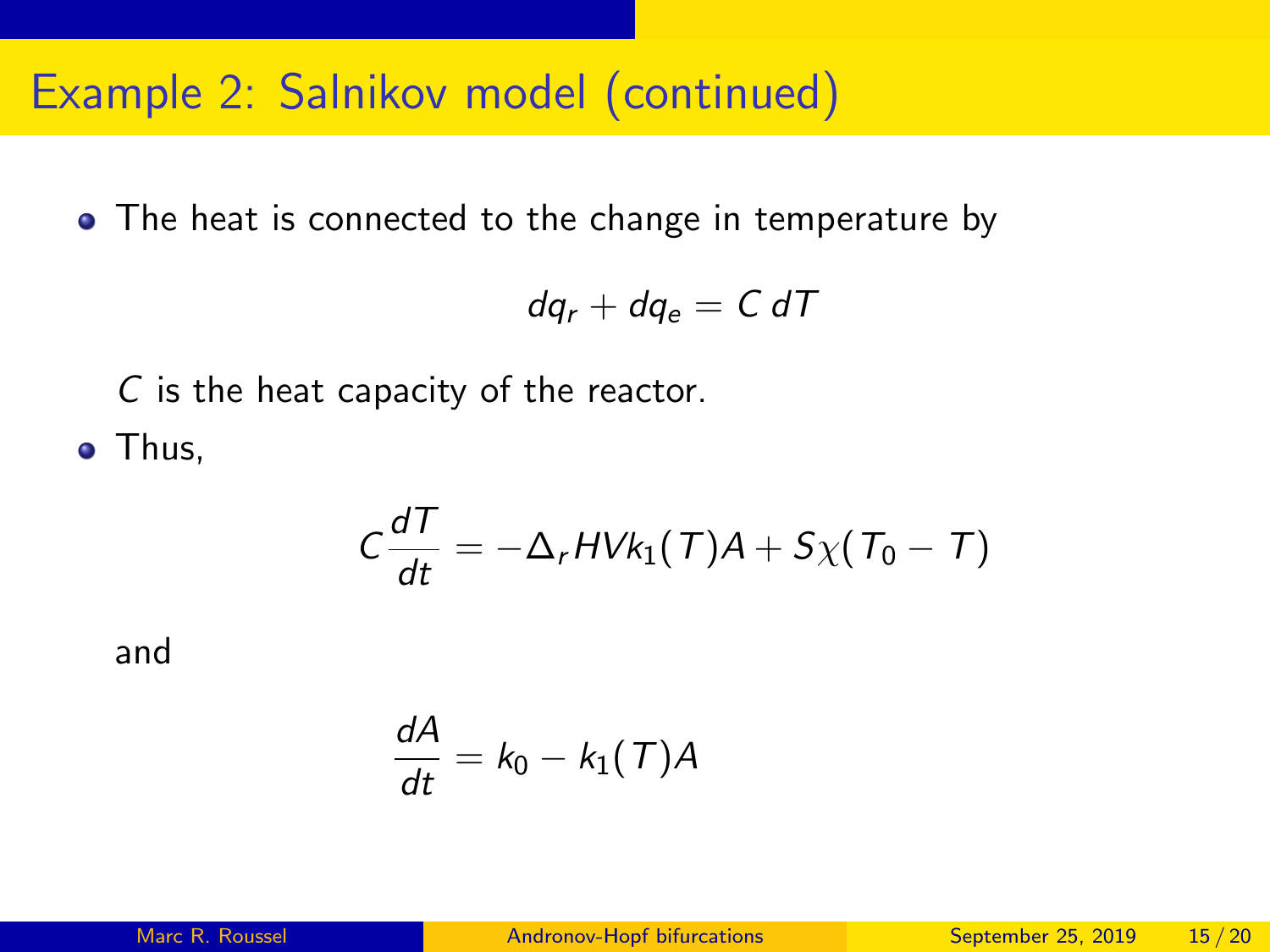# Example 2: Arrhenius term of the Salnikov model

**•** From the Arrhenius equation,

$$
\frac{k_1(T)}{k_1(T_0)} = \frac{e^{-E_a/RT}}{e^{-E_a/RT_0}}
$$
\n
$$
= \exp\left[\frac{E_a}{R}\left(\frac{1}{T_0} - \frac{1}{T}\right)\right]
$$
\n
$$
= \exp\left[\frac{E_a}{R}\left(\frac{T - T_0}{TT_0}\right)\right]
$$
\n
$$
= \exp\left[\frac{E_a}{RT_0}\left(\frac{T - T_0}{T}\right)\right]
$$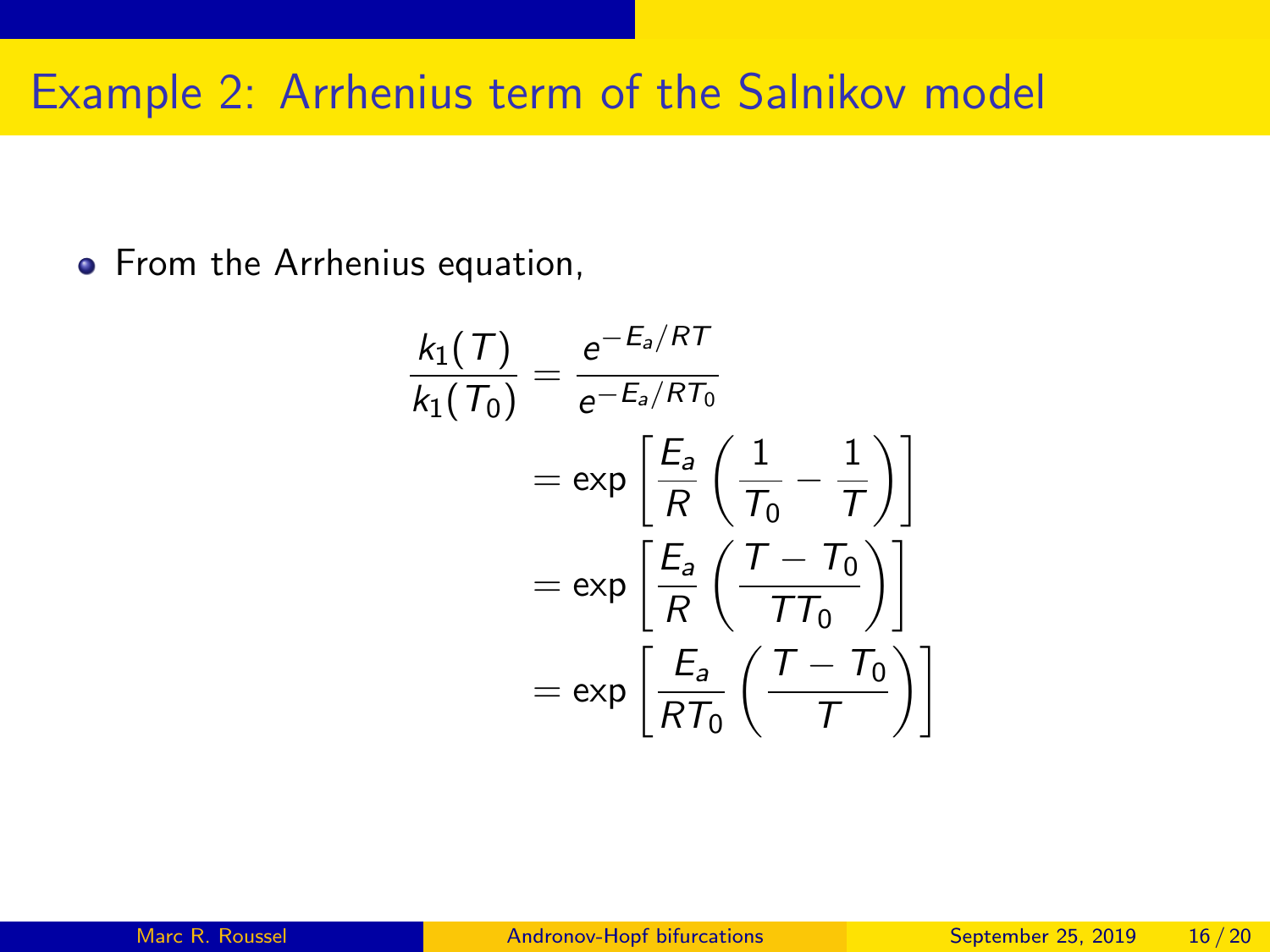#### Example 2: Arrhenius term of the Salnikov model

Dimensionless temperature:

$$
\theta = E_a (T - T_0) / RT_0^2
$$
  
\n
$$
\therefore T - T_0 = RT_0^2 \theta / E_a
$$
  
\n
$$
\therefore T = T_0 + RT_0^2 \theta / E_a
$$
  
\n
$$
\therefore k_1(T) = k_1(T_0) \exp\left(\frac{\theta}{1 + (RT_0/E_a)\theta}\right)
$$

• Define  $\epsilon = RT_0/E_a$ .

$$
\therefore k_1(T) = k_1(T_0) f(\theta)
$$

with

$$
f(\theta) = \exp\left(\frac{\theta}{1+\epsilon\theta}\right)
$$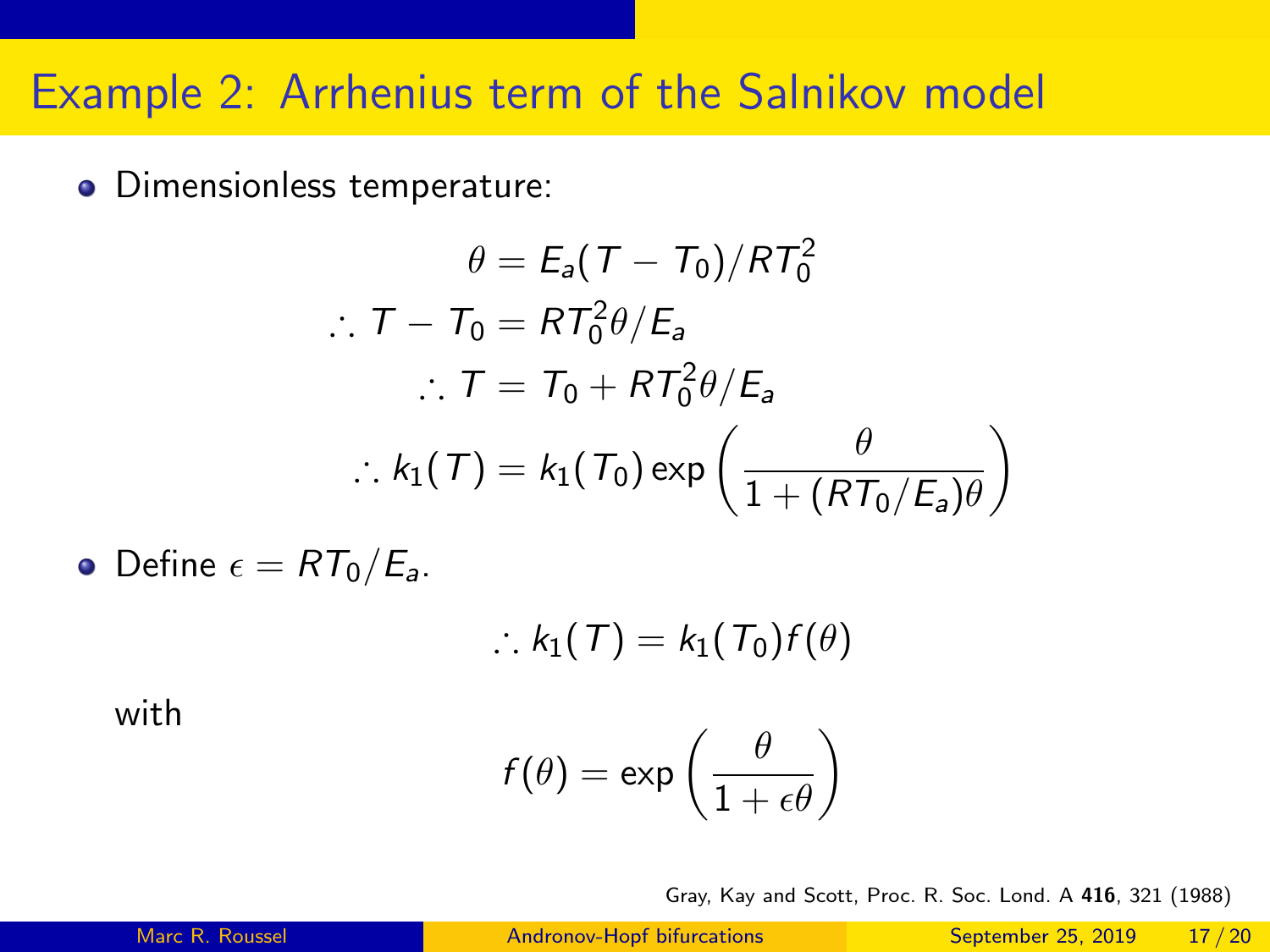$$
\frac{dT}{dt} = -\frac{\Delta_r HV}{C}k_1(T_0)Af(\theta) - \frac{S\chi RT_0^2}{CE_a}\theta
$$

 $dT = (RT_0^2/E_a)d\theta$ 

 $\bullet$ 

$$
\frac{d\theta}{dt}=-\frac{\Delta_r HVE_a}{CRT_0^2}k_1(T_0)Af(\theta)-\frac{S\chi}{C}\theta
$$

• Choose  $\tau = S_{\chi}t/C$ .

$$
\frac{d\theta}{d\tau} = -\frac{\Delta_r HVE_a}{S \chi RT_0^2} k_1(T_0)Af(\theta) - \theta
$$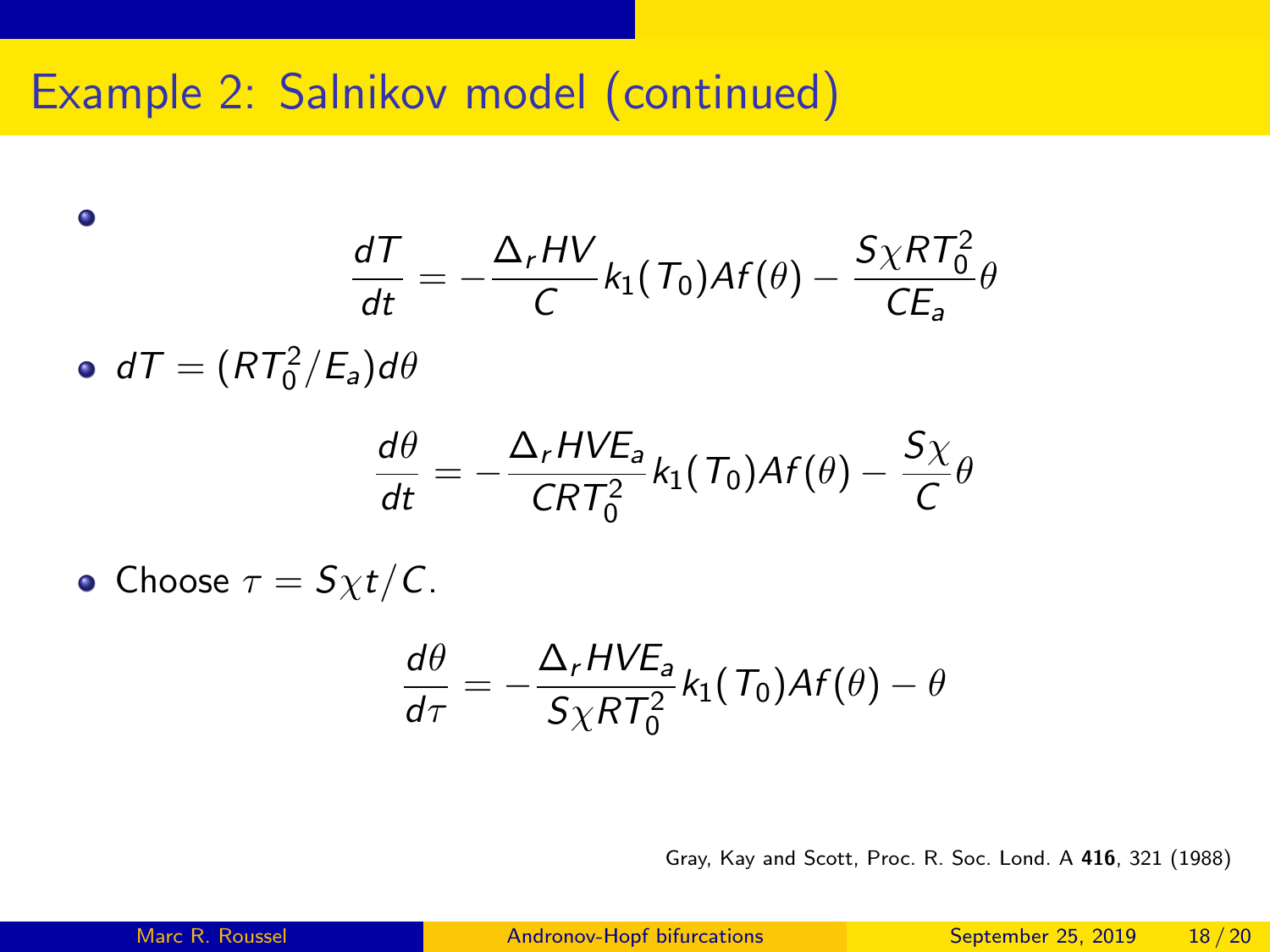**o** Define

$$
a = -\frac{\Delta_r HVE_a}{S \chi RT_0^2} k_1(T_0) A
$$
  

$$
\therefore \dot{\theta} = af(\theta) - \theta
$$

and

$$
\dot{\mathsf{a}} = \mu - \kappa \mathsf{a} f(\theta)
$$

with

$$
\mu = \frac{-\Delta_r HCE_a Vk_1(T_0)}{S^2 \chi^2 RT_0^2} k_0
$$

$$
\kappa = \frac{Ck_1(T_0)}{S \chi}
$$